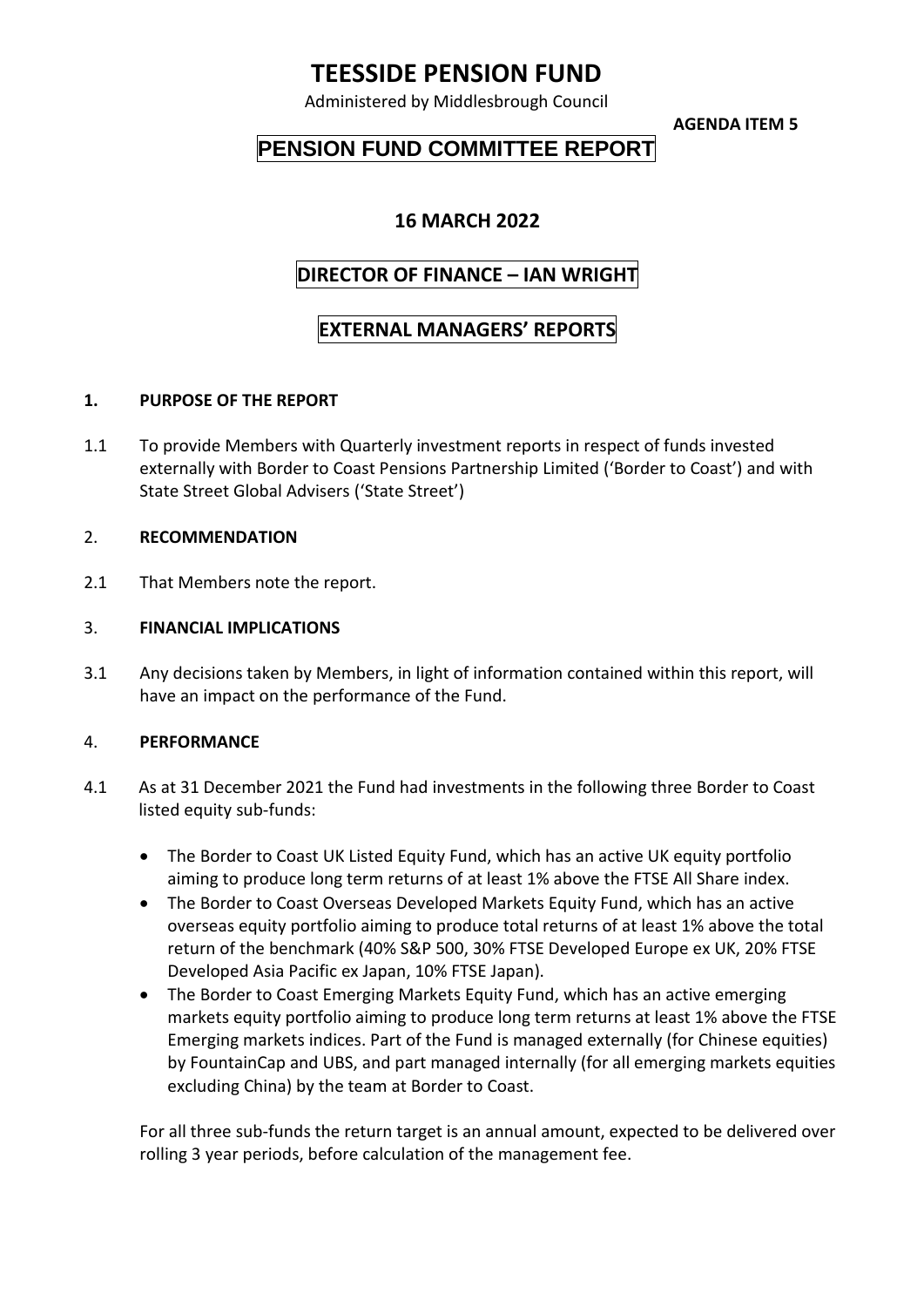The Fund also has investments in the Border to Coast Private Equity sub-fund and the Border to Coast Infrastructure sub-fund. Total commitments of £50 million were made to each of these sub-funds for 2020/21, in addition to £100 million commitments to each subfund in 2019/20. These investments are not reflected within the Border to Coast report (at Appendix A).

- 4.2 The Border to Coast report shows the market value of the portfolio as at 31 December 2021 and the investment performance over the preceding quarter, year, and since the Fund's investments began. Border to Coast has also provided additional information within an appendix to that report in relation to the Overseas Developed Markets Equity Fund, giving a breakdown of key drivers of and detractors from performance in relation to each of its four regional elements. Market background information and an update of some news items related to Border to Coast are also included. Border to Coast's UK Listed Equity Fund is slightly below target and their Overseas Developed Markets Equity Fund is slightly above target since inception. The performance of the Emerging Markets Equity Fund was above benchmark (but below target) in the last quarter, however the Fund's investments only began earlier this year and it is too early to draw any meaningful conclusions from such a short investment period.
- 4.3 State Street has a passive global equity portfolio invested across four different region tracking indices appropriate to each region. The State Street report (at Appendix B) shows the market value of the State Street passive equity portfolio and the proportions invested in each region as at 31 December 2021. Performance figures are also shown in the report over a number of time periods and from inception – the date the Fund started investing passively with State Street in that region: for Japan and Asia Pacific ex Japan the inception date is 1 June 2001, as the Fund has been investing a small proportion of its assets in these regions passively for since then; for North America and Europe ex UK the inception date was in September 2018 so performance figures only cover just over three years as this represents a comparatively new investment for the Fund. The nature of passive investment – where an index is closely tracked in an automated or semi-automated way – means deviation from the index should always be low.
- 4.4 State Street continues to include additional information with their report this quarter, giving details of how the portfolio compares to the benchmark in terms of environmental, social and governance factors including separate sections on climate and stewardship issues. As the State Street investments are passive and closely track the appropriate regional equity indices, the portfolio's rating in these terms closely matches the benchmark indices ratings.
- 4.5 Members will be aware that the Fund holds equity investments over the long term, and performance can only realistic be judged over a significantly longer time-frame than a single quarter. However, it is important to monitor investment performance regularly and to understand the reasons behind any under of over performance against benchmarks and targets.